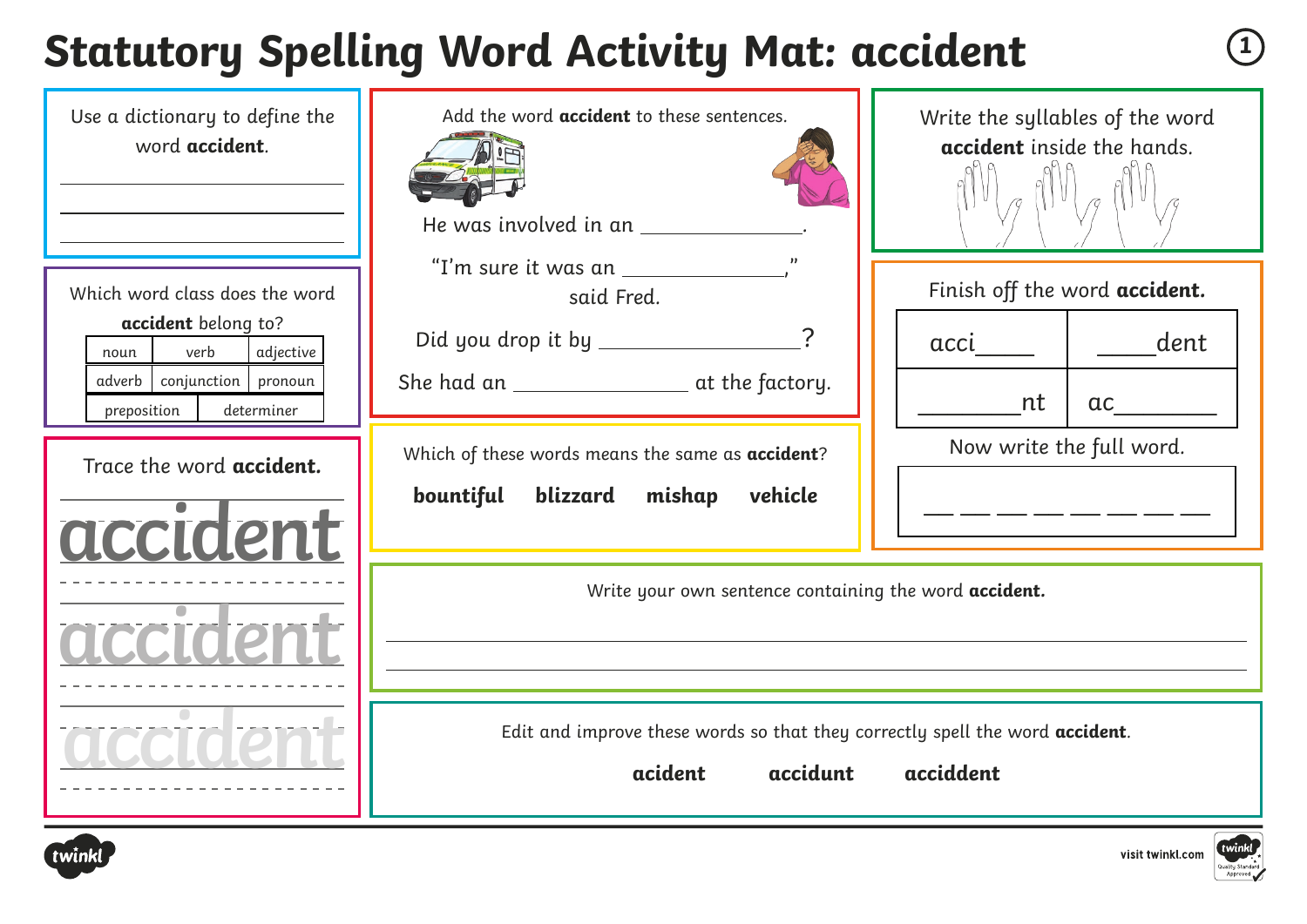# **Statutory Spelling Word Activity Mat: actual <sup>2</sup>**

| Use a dictionary to define the<br>word actual.                                                                                                   | Add the word <b>actual</b> to these sentences.<br>The ________________________ cost was £100.                                                       | Write the syllables of the word<br>actual inside the hands.     |
|--------------------------------------------------------------------------------------------------------------------------------------------------|-----------------------------------------------------------------------------------------------------------------------------------------------------|-----------------------------------------------------------------|
| Which word class does the<br>word actual belong to?<br>verb<br>adjective<br>noun<br>conjunction   pronoun<br>adverb<br>determiner<br>preposition | "Those were his _______________________ words!"<br>Can you measure the _______________ length?<br>The story is based on ___________________ events. | Finish off the word actual.<br>ual<br>act<br>al<br>active       |
| Trace the word <b>actual.</b><br>actua                                                                                                           | Which of these words means the same as actual?<br>genuine forgotten<br>bespoke<br>mystery<br>Write your own sentence containing the word actual.    | Now write the full word.<br>المستحدث المستحدث المستحدث المستحدث |
|                                                                                                                                                  | Edit and improve these words so that they correctly spell the word actual.<br>acktual<br>actyual                                                    | actuall                                                         |



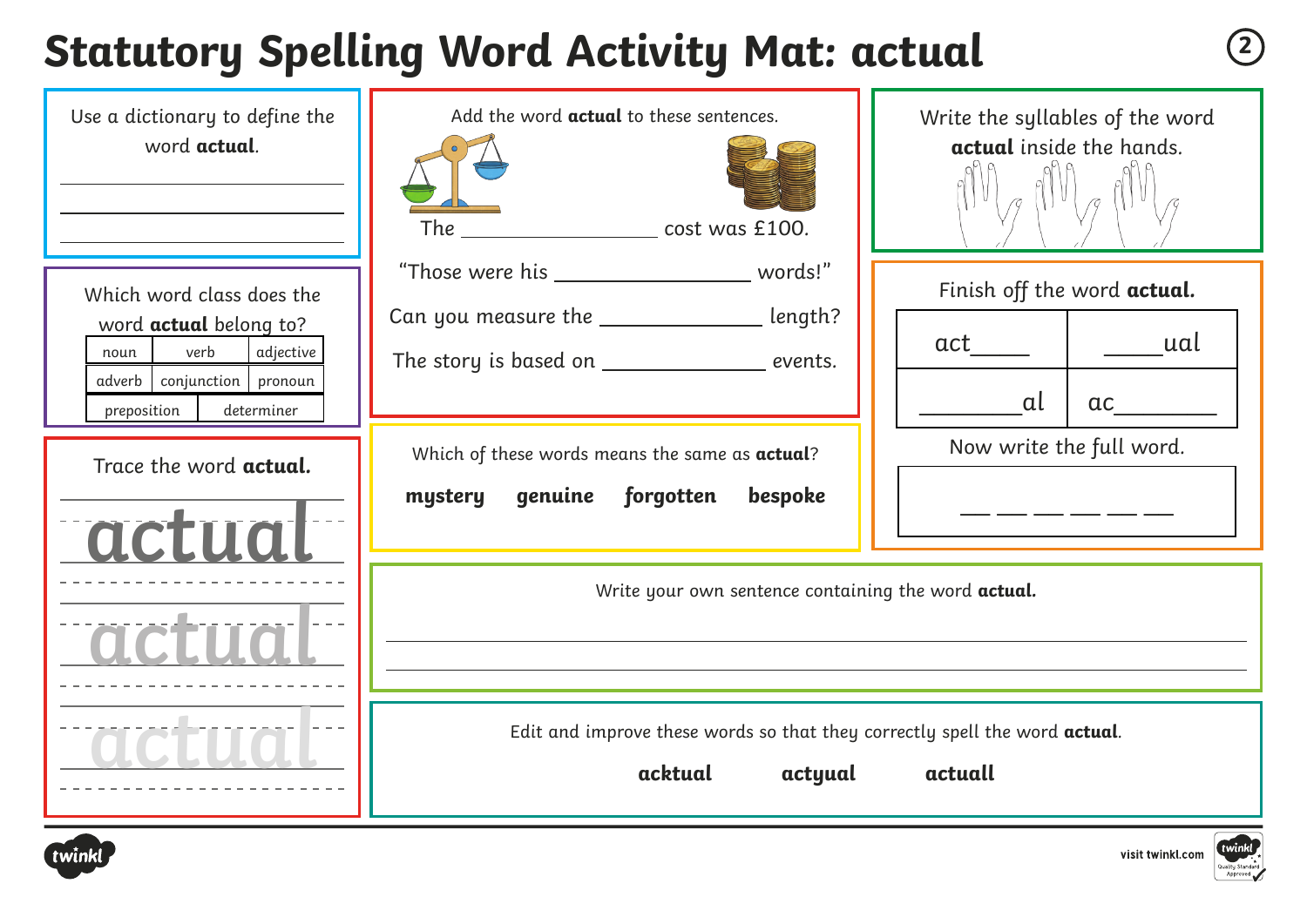### **Statutory Spelling Word Activity Mat: address <sup>3</sup>**

| Use a dictionary to define the<br>word address.         | Add the word address to these sentences.<br>Nita scribbled her ___________________.             | Write the syllables of the word<br>address inside the hands. |
|---------------------------------------------------------|-------------------------------------------------------------------------------------------------|--------------------------------------------------------------|
| Which word class does the                               | "May I have your __________________<br>asked Zac.                                               | Finish off the word address.                                 |
| word address belong to?<br>verb<br>adjective<br>noun    | Which ________________________ shall I send it to?                                              | add<br>ess                                                   |
| adverb conjunction pronoun<br>preposition<br>determiner |                                                                                                 | ad<br>SS                                                     |
| Trace the word address.                                 | Which of these words means the same as address?                                                 | Now write the full word.                                     |
| address                                                 | unique<br>benign place suspicious                                                               |                                                              |
|                                                         | Write your own sentence containing the word address.                                            |                                                              |
| adidiress                                               |                                                                                                 |                                                              |
|                                                         | Edit and improve these words so that they correctly spell the word address.<br>addres<br>adress | adrress                                                      |



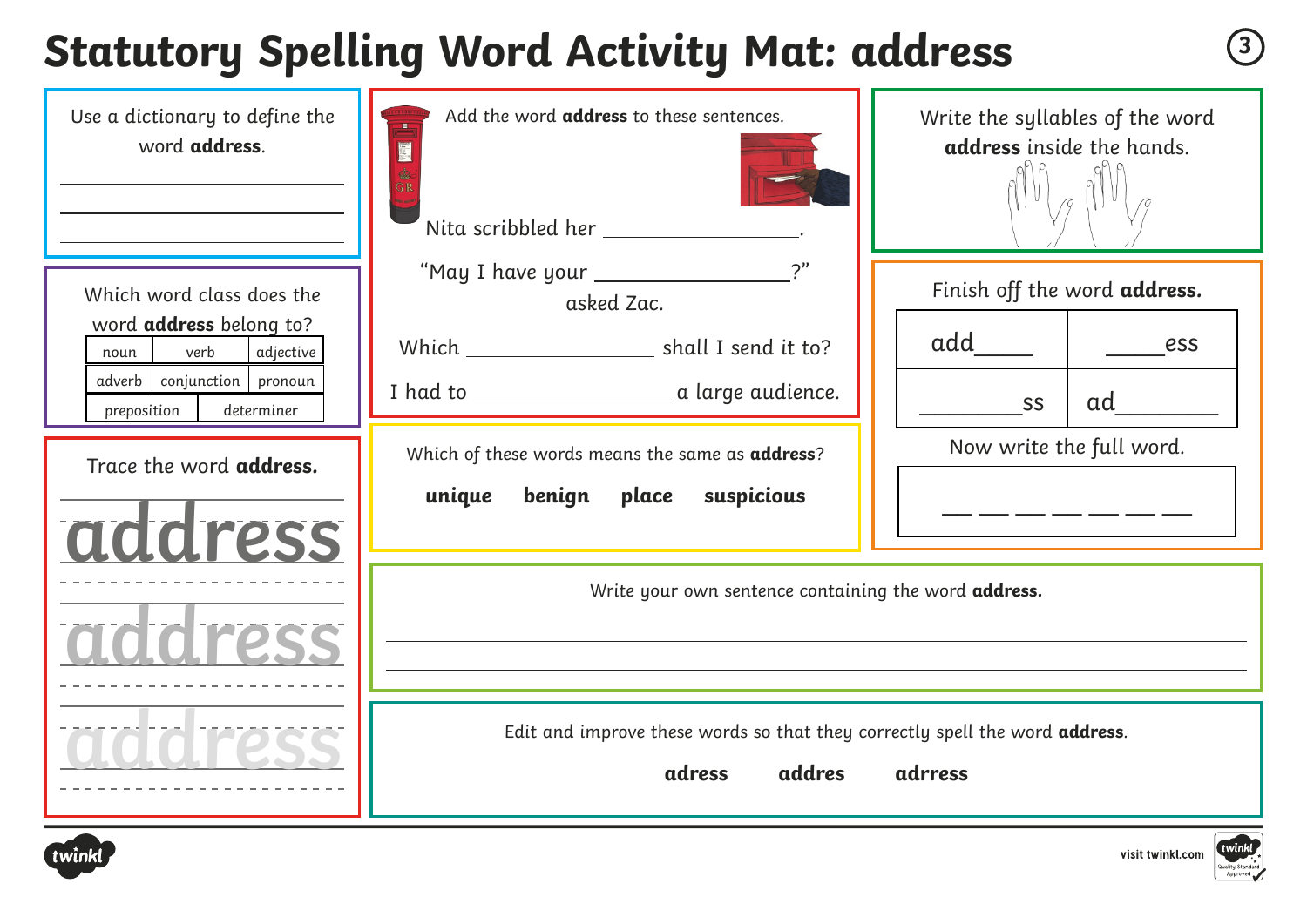### **Statutory Spelling Word Activity Mat: answer <sup>4</sup>**

| Use a dictionary to define the<br>word answer.                                                                                              | Add the word answer to these sentences.                                                                                                     | Write the syllables of the word<br>answer inside the hands. |
|---------------------------------------------------------------------------------------------------------------------------------------------|---------------------------------------------------------------------------------------------------------------------------------------------|-------------------------------------------------------------|
| Which word class does the<br>word answer belong to?<br>verb<br>adjective<br>noun<br>adverb conjunction pronoun<br>preposition<br>determiner | $\alpha$<br>_________________ me!" demanded Kole.<br>I don't know the _________________.<br>Please __________________________the telephone. | Finish off the word answer.<br>wer<br>er<br>an              |
| Trace the word answer.<br>answer                                                                                                            | Which of these words means the same as answer?<br>respond redirect forged<br>ancient                                                        | Now write the full word.<br><u>. _ _ _ _ _ _ _ _ _ _</u>    |
|                                                                                                                                             | Write your own sentence containing the word answer.                                                                                         |                                                             |
|                                                                                                                                             | Edit and improve these words so that they correctly spell the word answer.<br>anser<br>answur                                               | annswer                                                     |